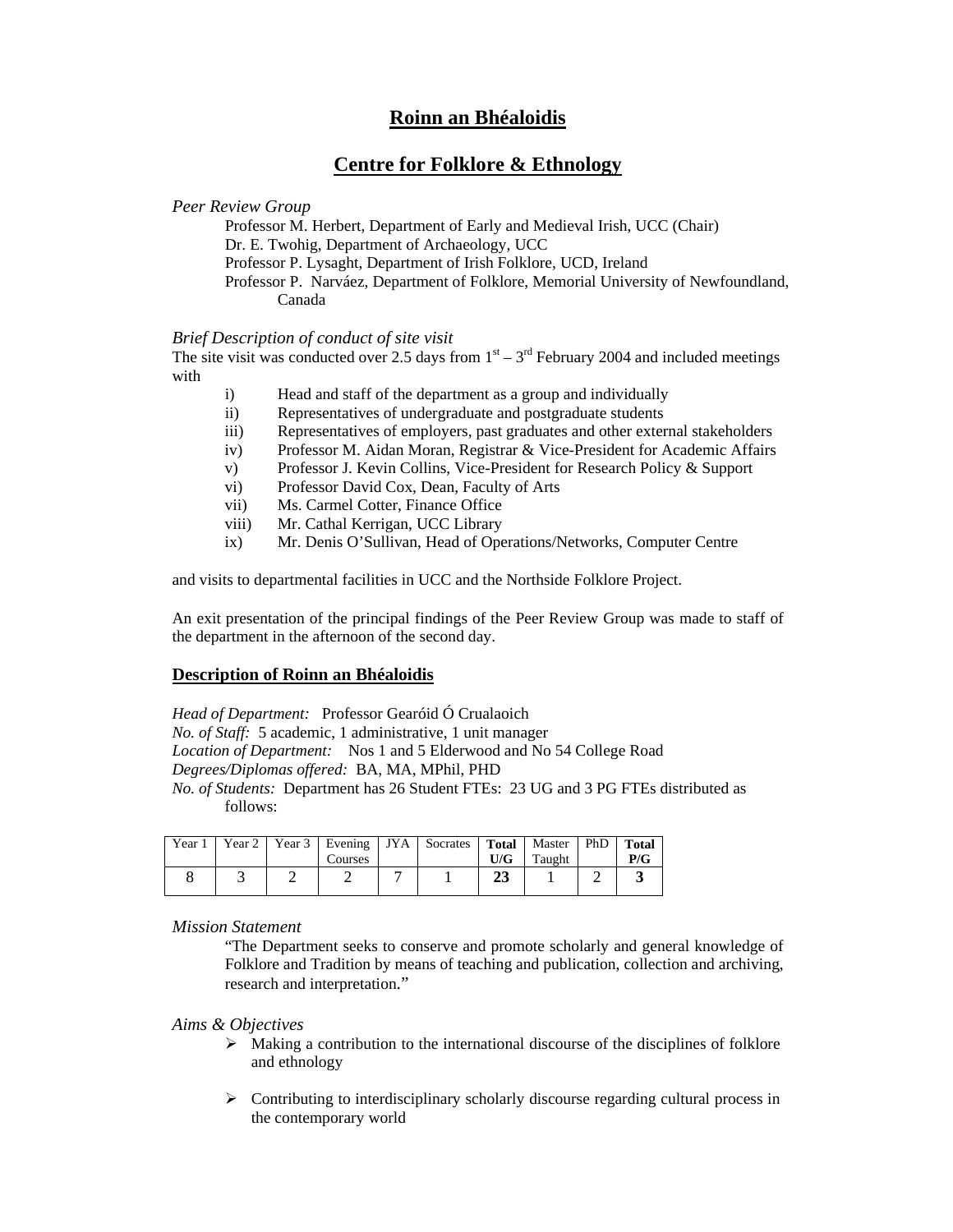- ¾ Using our understanding of the cultural process to contribute to national sociocultural life at a time when the meaning and importance of the concept culture is changing
- $\triangleright$  Equipping our students with skills (including those of ethnographic fieldwork and interviewing) and a facility for critical reasoning that will benefit them and the society in which they live.
- ¾ Playing a part in local and regional community life, identity-formation, confidence-building and development through involvement with local projects and groups
- $\triangleright$  Using the perspective of our discipline to meaningfully integrate global, international, national, regional and local aspects of cultural activity and theoretical understanding.

The department also has a set of short-term aims and objectives, some of which arise due to the recent achievement of full departmental status. We wish to:

- $\triangleright$  Consolidate the identity of the department, particularly from a disciplinary viewpoint
- $\triangleright$  Raise the profile of the department within UCC, among other third level institutions and in civil society
- $\triangleright$  Attract higher numbers of new students
- $\triangleright$  Rebalance the curriculum, moving towards modules of discrete study and broadening choice for the students
- $\triangleright$  Continue and increase our levels of involvement with the Cork Northside Folklore Project.

#### **General Comment on Quality Review**

The PRG appreciated the frank self-appraisal contained in the SAR although a certain unevenness in the interpretation of the guidelines was apparent. In the opinion of the PRG, the SAR would have benefited from better preparation, organization, and editing. In matters of content, the description of the Department, its history, organisation, and budgetary details might have been more fully discussed. Its academic activities might have been more fully documented, for example, by incorporating data such as full outlines of the modules taught. Additional material, which was submitted during the site visit, might have been provided in advance.

The SAR would have benefited particularly from more extensive analysis and reflection on strategic planning. The PRG was disappointed that such significant elements were not addressed. At this critical point in the Department's development it is vital to develop and formulate a realistic strategic plan for the future. In the critical absence of such a plan in the SAR, the Department's view of its future had to elicited during the course of the site visit. Despite the aforementioned reservations, the PRG confirmed its acceptance of the SAR.

The reviewers considered that the Department has been remarkably successful in attracting research funding and appeared to have availed of all possible sources of revenue. In this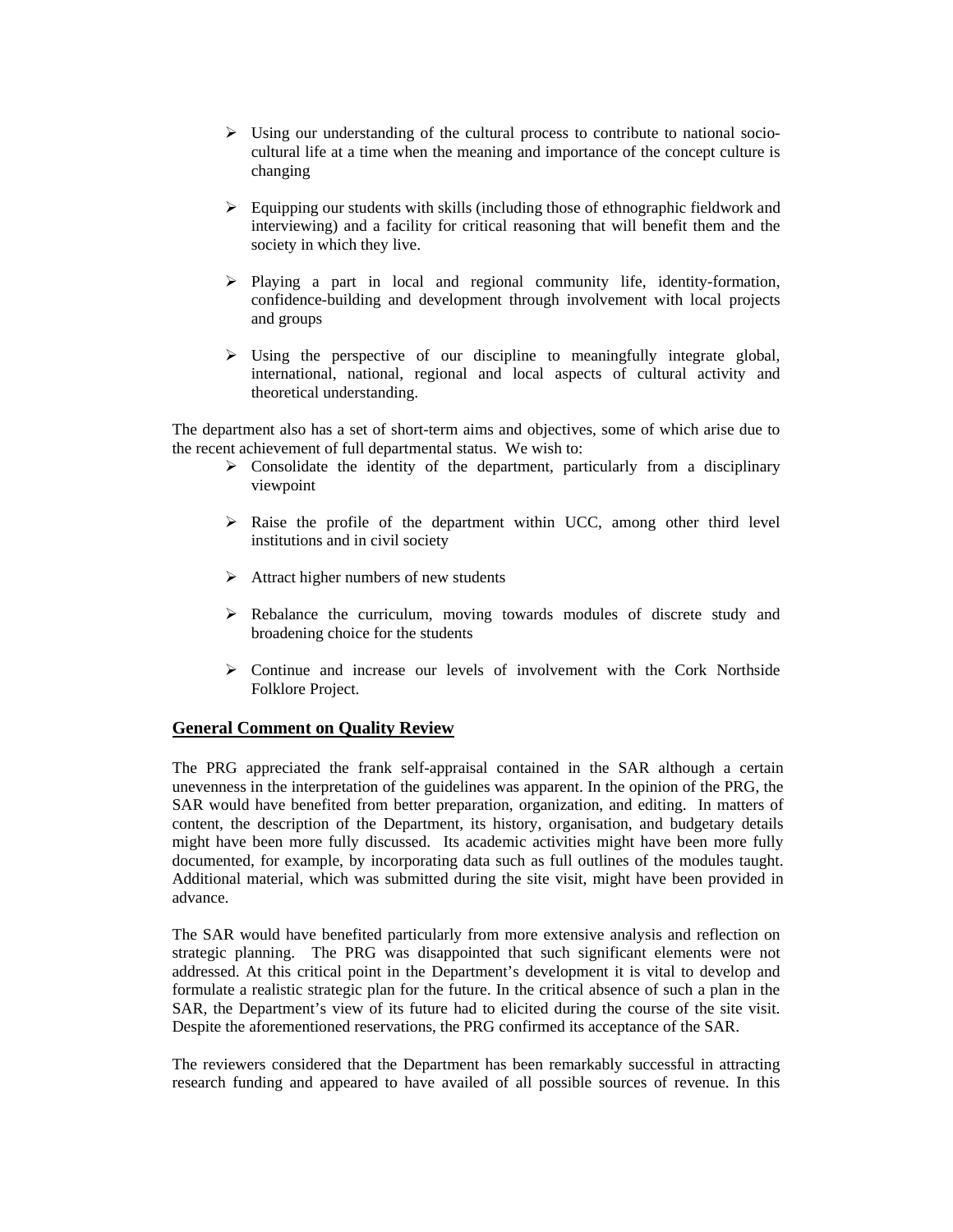context the reviewers commended the comprehensive and informative report on the Northside Folklore Project contained in the SAR.

The PRG concluded that the Department of Béaloideas/Folklore and Ethnology is to be commended on its scholarly endeavours thus far, and on its success in attaining departmental status. This newly-fledged Department fulfills an important scholarly and cultural role within the university, and has a highly important link with the wider community through the Northside Folklore Project. The PRG recommends that the Department be supported in every way possible to enable it to reach its full potential.

### **Progress on Implementation of Recommendations for Improvement**

A meeting to discuss progress made in implementing recommendations for improvement arising from the review of the Department of Modern Irish was held on 26<sup>th</sup> January 2006.

Present: Mr. Diarmuid Ó Giolláin, Head, Department of Béaloideas Professor D. Cox, Acting Head, College of Arts, Celtic Studies & Social Sciences Dr. N. M. Ryan, Director of Quality Promotion

*Abbreviations PRG: Peer Review Group VP: Vice-President QPC: Quality Promotion Committee HR: Human Resources QP: Quality Promotion JYA: Junior Year Abroad EMG: Executive Management Group* 

| <b>Recommendation of PRG</b>                                                                                                       | <b>Recommendation of QPC</b>                                                      | <b>Follow-up Report January '06</b>                                                                                                                                                                                                                        |
|------------------------------------------------------------------------------------------------------------------------------------|-----------------------------------------------------------------------------------|------------------------------------------------------------------------------------------------------------------------------------------------------------------------------------------------------------------------------------------------------------|
| That a more formalised<br>administrative structure be<br>put in place, to include<br>department management<br>group meetings.      | Endorsed by the QPC.                                                              | Implemented<br>A formalized administrative<br>structure has been put in place in<br>the department. Formal<br>departmental procedures have<br>been developed for various<br>eventualities, including<br>absences, missing of lectures and<br>examinations. |
| That a formal staff: student<br>committee be established.                                                                          | Endorsed by the QPC.<br>The QPC welcomed the<br>response of the Department.       | Implemented.<br>The staff: student committee is in<br>its second year of operation.                                                                                                                                                                        |
| That staff responsibilities<br>be rotated so that all staff<br>engage in and gain<br>experience in departmental<br>administration. | Endorsed by the QPC.<br>The QPC welcomed the<br>response of the Department.       | Implemented.<br>- in so far as is possible with the<br>small cohort of staff available.                                                                                                                                                                    |
| That a realistic strategic<br>plan for the Department be<br>developed and formulated<br>as soon as possible.                       | Endorsed by the QPC.<br>The QPC recommended that<br>discussions should take place | Implemented.<br>A strategic plan has been<br>developed and includes support                                                                                                                                                                                |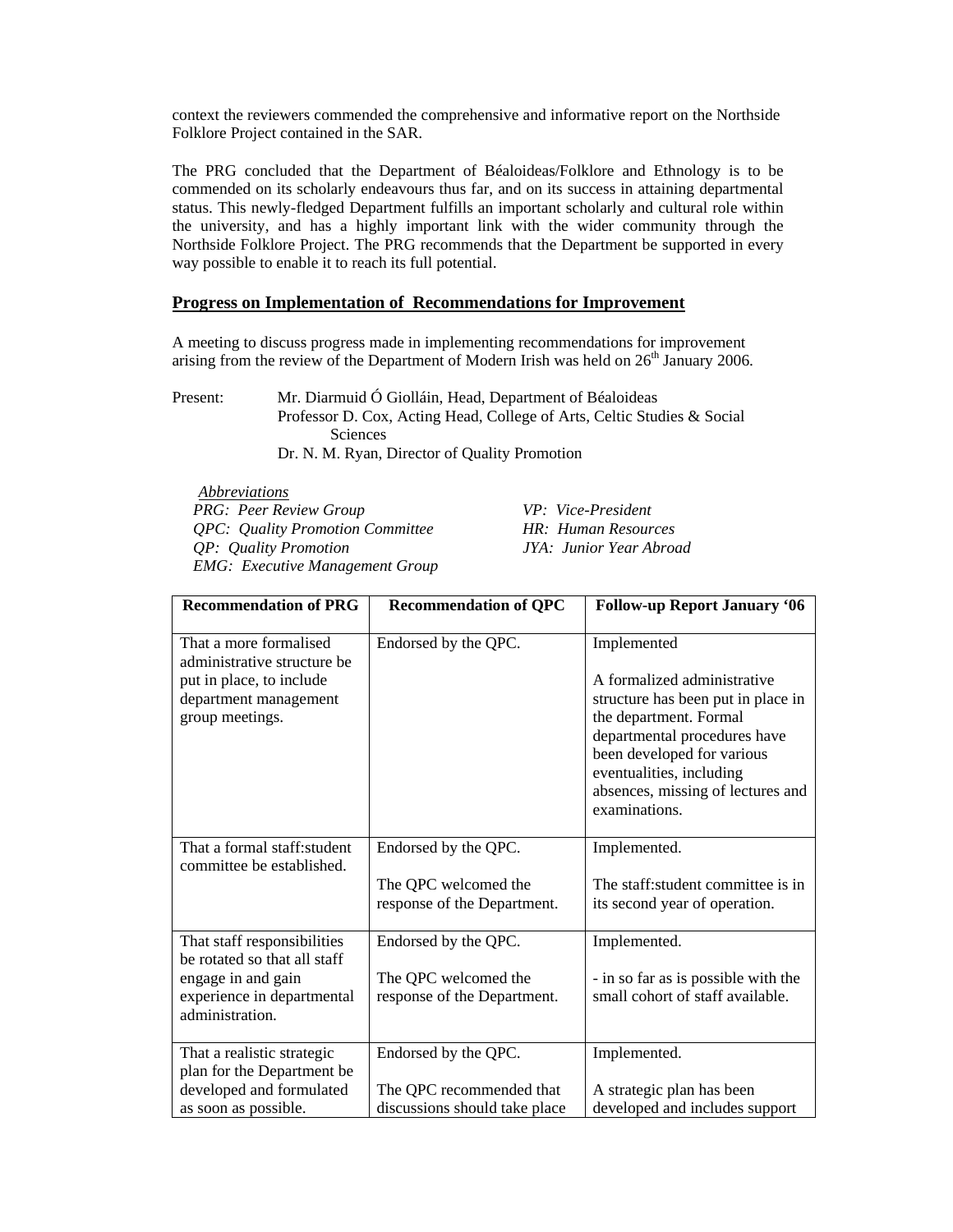| <b>Recommendation of PRG</b>                                                                                                                                                | <b>Recommendation of QPC</b>                                                                                                                                                                                                                                    | <b>Follow-up Report January '06</b>                                                                                                                                                                                                                                                                                                           |
|-----------------------------------------------------------------------------------------------------------------------------------------------------------------------------|-----------------------------------------------------------------------------------------------------------------------------------------------------------------------------------------------------------------------------------------------------------------|-----------------------------------------------------------------------------------------------------------------------------------------------------------------------------------------------------------------------------------------------------------------------------------------------------------------------------------------------|
|                                                                                                                                                                             | with the Deans of the Faculties<br>of Celtic Studies and Arts on<br>the development of Celtic<br>Studies in UCC and the<br>relationship of an Roinn an<br>Bhéaloidis with other cognate<br>departments, in particular<br>those interested in Celtic<br>Studies. | for the proposal of a School of<br>Irish/Celtic Studies                                                                                                                                                                                                                                                                                       |
| That serious concerted<br>attention be given to the<br>areas of teaching and<br>learning.                                                                                   | Endorsed by the QPC.                                                                                                                                                                                                                                            | Implemented and on-going.<br>The Department has given<br>priority in getting the new First<br>Year programme successfully<br>launched. The Department is<br>planning to review some courses<br>in 05/06.<br>The Department has also<br>introduced a Visiting Lecturer<br>programme which brings in an<br>external speaker every two<br>weeks. |
| That a first-year<br>programme in Folklore be<br>initiated as soon as<br>possible.                                                                                          | Endorsed by the QPC.                                                                                                                                                                                                                                            | Implemented.<br>The new programme has<br>commenced and 20 Irish plus<br>additional visiting students are<br>registered. There is no evidence<br>of a reduction in the course on<br>Irish Language already offered<br>in First Year.                                                                                                           |
| In tandem with future<br>planning and curricular<br>review, that material<br>culture be considered as an<br>appropriate area of<br>specialization for a new<br>appointment. | Both the recommendation and<br>the comment of the<br>Department were noted by the<br>QPC.                                                                                                                                                                       | Implemented.<br>A new appointment in the<br>Department has taken<br>responsibility for this.                                                                                                                                                                                                                                                  |
| That a curriculum review<br>be carried out and that a 3-<br>year BA in Folklore be<br>introduced.                                                                           | Endorsed by the QPC.                                                                                                                                                                                                                                            | Implemented.                                                                                                                                                                                                                                                                                                                                  |
| That opportunities to<br>develop or enhance<br>pedagogical skills be<br>availed of.                                                                                         | Endorsed by the QPC.                                                                                                                                                                                                                                            | Implementation on-going.<br>Staff are taking advantage of all<br>opportunities to engage in                                                                                                                                                                                                                                                   |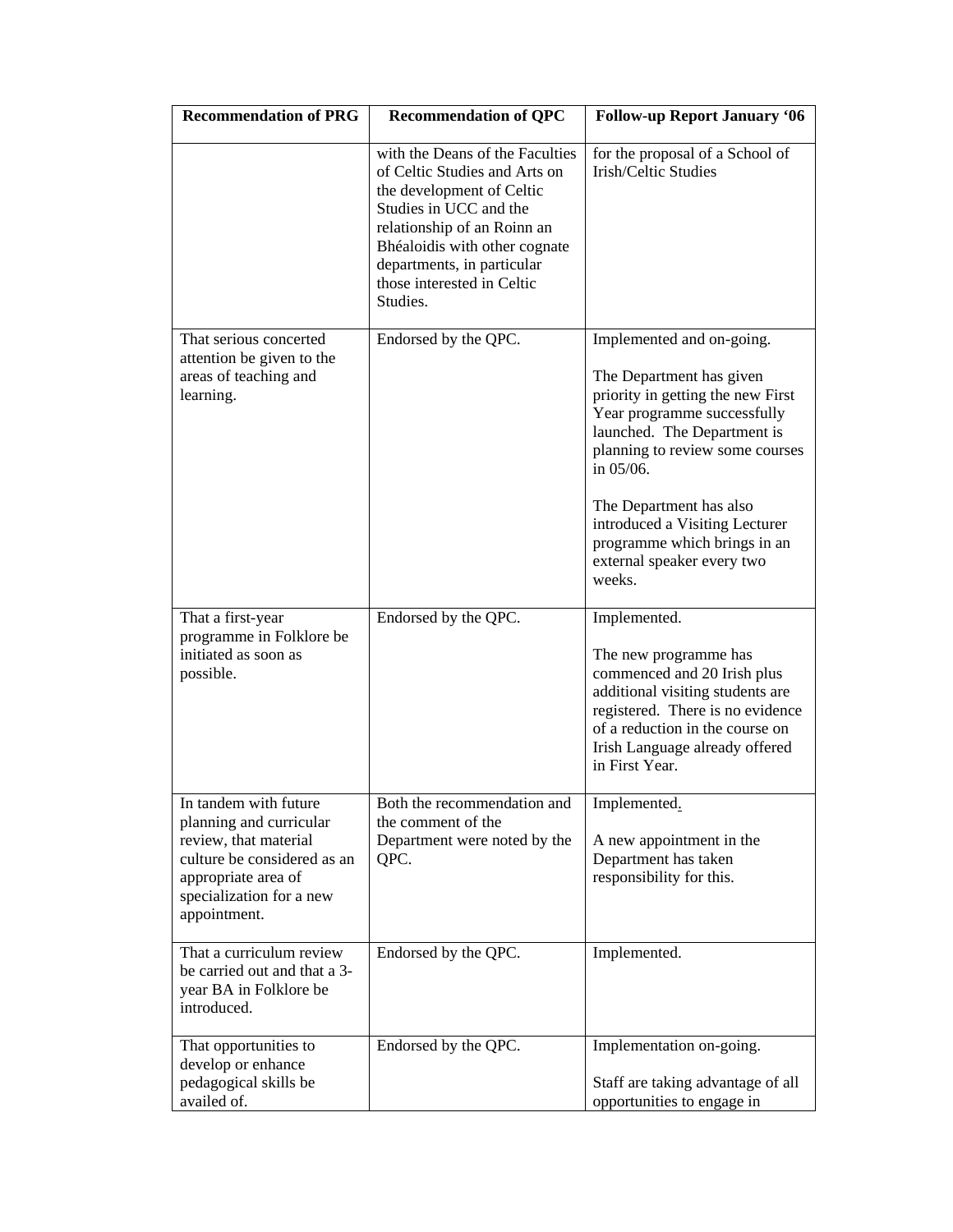| <b>Recommendation of PRG</b>                                                                                                                                                      | <b>Recommendation of QPC</b>                                                                                                                                                                                                                                                                                                                                                                                                   | <b>Follow-up Report January '06</b>                                                                                                                                                                                                                                                                                                                                                                                                                                                                                                                                                                                                                                                                                                                                                                                                                                                                                |
|-----------------------------------------------------------------------------------------------------------------------------------------------------------------------------------|--------------------------------------------------------------------------------------------------------------------------------------------------------------------------------------------------------------------------------------------------------------------------------------------------------------------------------------------------------------------------------------------------------------------------------|--------------------------------------------------------------------------------------------------------------------------------------------------------------------------------------------------------------------------------------------------------------------------------------------------------------------------------------------------------------------------------------------------------------------------------------------------------------------------------------------------------------------------------------------------------------------------------------------------------------------------------------------------------------------------------------------------------------------------------------------------------------------------------------------------------------------------------------------------------------------------------------------------------------------|
|                                                                                                                                                                                   |                                                                                                                                                                                                                                                                                                                                                                                                                                | enhancement of pedagogical<br>skills.                                                                                                                                                                                                                                                                                                                                                                                                                                                                                                                                                                                                                                                                                                                                                                                                                                                                              |
| That archival resources and<br>audiovisual aids be<br>regularly used in teaching.                                                                                                 | Endorsed by the QPC.<br>The comment of the<br>Department was noted by the<br>QPC, who confirmed this is<br>being addressed. The QPC<br>noted that significant<br>resources are being put into<br>support for equipping and up-<br>grading as many of the<br>common teaching spaces as<br>possible over the summer<br>months. The QPC hoped this<br>will alleviate some of the<br>difficulties experienced by the<br>Department | Implemented as far as is possible<br>with resources available in<br>teaching rooms allocated to the<br>Department.<br>Members of the department use<br>A/V aids and are improving A/V<br>resources. Many of the courses<br>use archival material and this use<br>is increasing. The department's<br>pilot CD-ROM, An Léann<br>Dúchais Leictreonach, funded<br>by the HEA, is now almost<br>ready. One member of staff is in<br>the process of sourcing Irish-<br>language A/V materials,<br>particularly from TG4 and Radio<br>na Gaeltachta. Further HEA<br>funding, to the tune of $E$ 5,000,<br>was secured by a member of the<br>Department in 2005 order to put<br>An Léann Dúchais Leictreonach<br>on-line. Also in 2005 an<br>application from a member of<br>staff won $E2,300$ from the<br>President's Strategic Fund for<br>the project 'Backlog Reduction<br>and Enhancement of Archival<br>Knowledge'. |
| That the teaching of the<br>Department should<br>continue to be informed by<br>the use of student<br>questionnaires.                                                              | Endorsed by the QPC.                                                                                                                                                                                                                                                                                                                                                                                                           | Implemented.                                                                                                                                                                                                                                                                                                                                                                                                                                                                                                                                                                                                                                                                                                                                                                                                                                                                                                       |
| That both Folklore and An<br>Leánn Dúchais be<br>maintained at both<br>undergraduate and<br>postgraduate levels.                                                                  | Endorsed by the QPC.                                                                                                                                                                                                                                                                                                                                                                                                           | Implemented.                                                                                                                                                                                                                                                                                                                                                                                                                                                                                                                                                                                                                                                                                                                                                                                                                                                                                                       |
| The PRG welcomed the<br>first draft of a Departmental<br>Student Handbook, and<br>recommended that the<br>completed document<br>should include course<br>outlines, an overview of | Endorsed by the QPC.<br>The QPC noted and welcomed<br>the prompt action of the<br>Department in this regard.                                                                                                                                                                                                                                                                                                                   | Implemented.<br>The Department noted that all<br>appropriate publications and<br>source materials are used to<br>support teaching.                                                                                                                                                                                                                                                                                                                                                                                                                                                                                                                                                                                                                                                                                                                                                                                 |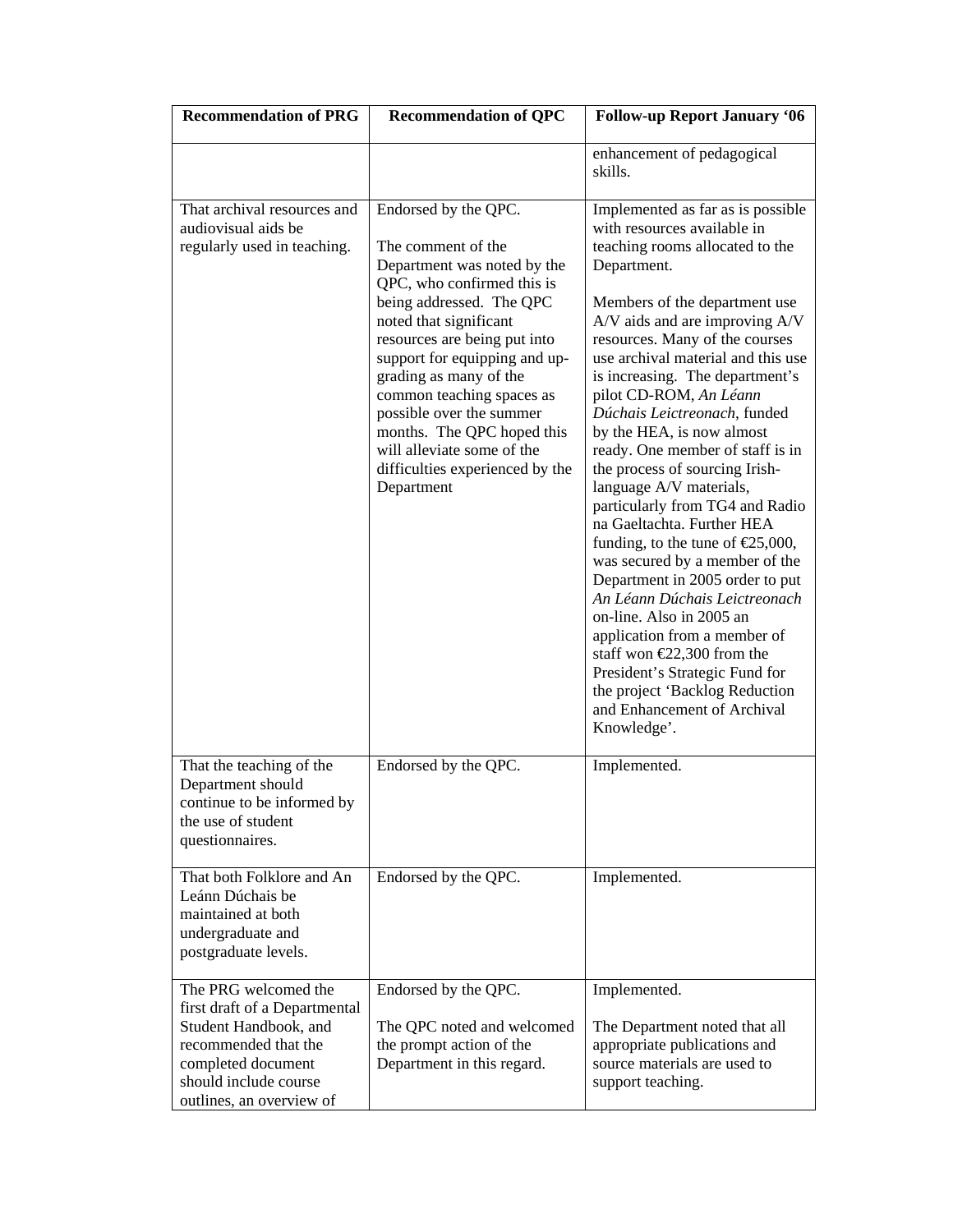| <b>Recommendation of PRG</b>                                                                                                                                               | <b>Recommendation of QPC</b>                                                                                                                                                                                                                                | <b>Follow-up Report January '06</b>                                                                                                                                                                                                              |  |
|----------------------------------------------------------------------------------------------------------------------------------------------------------------------------|-------------------------------------------------------------------------------------------------------------------------------------------------------------------------------------------------------------------------------------------------------------|--------------------------------------------------------------------------------------------------------------------------------------------------------------------------------------------------------------------------------------------------|--|
| programmes, and, where<br>appropriate, more recourse<br>to publications of folklore<br>scholarship in Ireland.                                                             |                                                                                                                                                                                                                                                             |                                                                                                                                                                                                                                                  |  |
| That more submissions to<br>appropriate international<br>peer-reviewed journals are<br>made.                                                                               | Recommendation noted by the<br>QPC.<br>The QPC noted the very<br>significant publication record<br>of the academic staff of the<br>Department and the award to a<br>member of the Department of<br>the Faculty of Arts Research<br><b>Achievement Award</b> | The staff of the Department<br>continue to publish extensively<br>in all appropriate media,<br>including international peer-<br>reviewed journals. The<br>Department submitted an<br>extensive list of publications<br>since the quality review. |  |
| The PRG also<br>recommended that the<br>southern region's rich<br>traditions and resources<br>should be a particular focus<br>for fieldwork, research, and<br>publication. | Noted by the QPC.<br>The QPC noted the comments<br>of the Department in<br>connection to this<br>recommendation and the<br>current research interests of<br>the staff of the Department.                                                                    | Recommendation and comment<br>noted.<br>The research of the Department<br>will continue to be informed by<br>best practice elsewhere.                                                                                                            |  |
| That further links with<br>other institutions, both<br>national and international<br>be sought and formalised.                                                             | Endorsed by the QPC.                                                                                                                                                                                                                                        | Implementation on-going.<br>For the size of the Department it<br>has an extensive range of links<br>with other institutions, national<br>and international, and the<br>Department is seeking to extend<br>these further.                         |  |
| The Department's web site<br>should be continue to be<br>developed.                                                                                                        | Endorsed by the QPC.                                                                                                                                                                                                                                        | The web site has been improved.<br>The Department is planning at<br>developing a fully bi-lingual web<br>site.                                                                                                                                   |  |
| That, on retirement of the<br>present Head of<br>Department, a replacement<br>be appointed without delay.                                                                  | Implemented.<br>The QPC noted that a 3-year<br>appointment at Lecturer level<br>had recently been approved by<br>the Deans-EMG.                                                                                                                             | Implemented.                                                                                                                                                                                                                                     |  |
| That the Tenure B post be<br>regularized.                                                                                                                                  | Endorsed by the QPC.                                                                                                                                                                                                                                        | Implemented.                                                                                                                                                                                                                                     |  |
| That the members of the<br>Department be located in<br>one venue.                                                                                                          | Endorsed by the QPC.<br>The QPC requested that the                                                                                                                                                                                                          | The Department is not a large<br>one and to be divided over three<br>locations is seriously                                                                                                                                                      |  |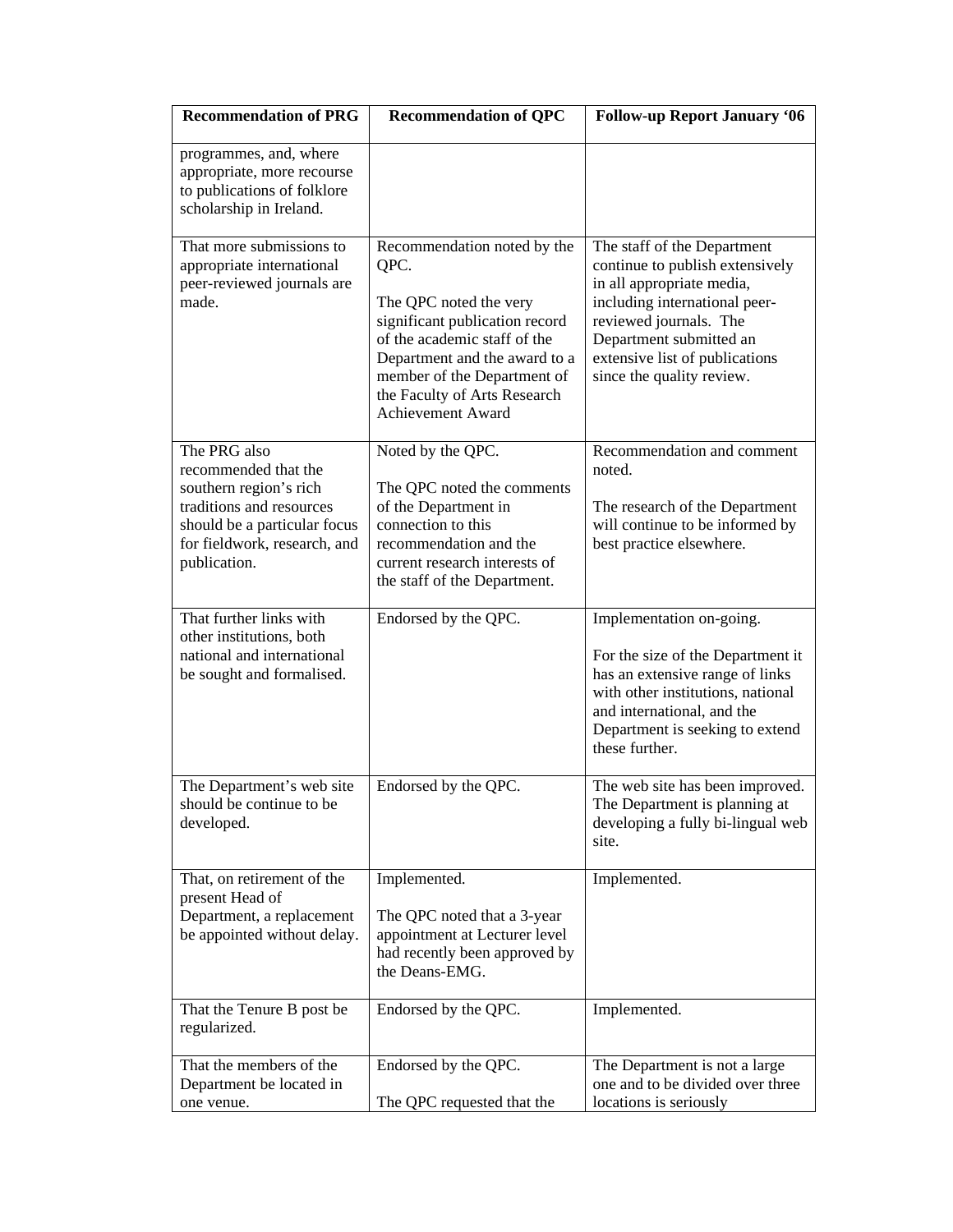| <b>Recommendation of PRG</b>                                                                                                                   | <b>Recommendation of QPC</b>                                                                                                                                                                                                                                                                                                                                                                                   | <b>Follow-up Report January '06</b>                                                                                                                                                                                                                                                                                                                                                                                                                                                                                                                                                                                                                                                                        |  |  |
|------------------------------------------------------------------------------------------------------------------------------------------------|----------------------------------------------------------------------------------------------------------------------------------------------------------------------------------------------------------------------------------------------------------------------------------------------------------------------------------------------------------------------------------------------------------------|------------------------------------------------------------------------------------------------------------------------------------------------------------------------------------------------------------------------------------------------------------------------------------------------------------------------------------------------------------------------------------------------------------------------------------------------------------------------------------------------------------------------------------------------------------------------------------------------------------------------------------------------------------------------------------------------------------|--|--|
|                                                                                                                                                | Space subcommittee of the<br><b>Buildings Committee be</b><br>written to recommending that<br>this issue be given due<br>attention.                                                                                                                                                                                                                                                                            | disadvantaging for the members.<br>It is recognised that space is a<br>difficult issue in UCC.<br>Nevertheless it should be<br>possible to resolve the needs of<br>this Department, even with<br>current restrictions.                                                                                                                                                                                                                                                                                                                                                                                                                                                                                     |  |  |
| The Departmental Folklore<br>Archive be given sustained<br>financial support to secure<br>its future, and to provide a<br>full-time archivist. | QPC noted this<br>recommendation and<br>commented on the importance<br>of the archive. QPC suggested<br>that perhaps some resources<br>allocated to the Department<br>from JYA funds or other<br>international sources be used<br>for this valuable purpose.<br>The QPC suggested that the<br>Department consult with the<br>Head of the International<br>Education Office on possible<br>avenues for funding. | There has been no sustained<br>financial support to date to<br>secure the archive's future nor to<br>provide a full-time archivist. At<br>the moment, the only source of<br>funding available for the archive<br>is from JYA.                                                                                                                                                                                                                                                                                                                                                                                                                                                                              |  |  |
| <b>Both Departmental and</b><br>Archival computing                                                                                             | Endorsed by the QPC.                                                                                                                                                                                                                                                                                                                                                                                           | Implemented.                                                                                                                                                                                                                                                                                                                                                                                                                                                                                                                                                                                                                                                                                               |  |  |
| facilities, including those of<br>the Northside Folklore<br>Project, be upgraded.                                                              | The QPC noted and welcomed<br>the intention of the<br>Department to seek funding<br>for this purpose.                                                                                                                                                                                                                                                                                                          | The departmental computer<br>facilities are in the process of<br>being upgraded and have<br>substantially improved since the<br>Quality Review was carried out.                                                                                                                                                                                                                                                                                                                                                                                                                                                                                                                                            |  |  |
| Urgent steps be taken to<br>ensure the safety of the<br>Northside Folklore<br>Project's archival holdings.                                     | Endorsed by the QPC.<br>The QPC recommended that<br>the issue be discussed with the<br>UCC Librarian.                                                                                                                                                                                                                                                                                                          | With regard to the safeguarding<br>of the Northside Folklore<br>Project's archival holdings, the<br>transfer of sound recordings to<br>the departmental archive has<br>already commenced. Of major<br>concern is the future of the part-<br>time director of the Northside<br>Folklore Project, who has been<br>in post for the last five years. At<br>present she is being from the<br>McCarthy Bursary and from<br>departmental funds. After 2006-<br>2007 the McCarthy Bursary will<br>no longer be available. The role<br>and abilities of the archivist are<br>central to the survival of the<br>Project, which was highly<br>praised in the Quality Review. It<br>is hoped that it might be possible |  |  |